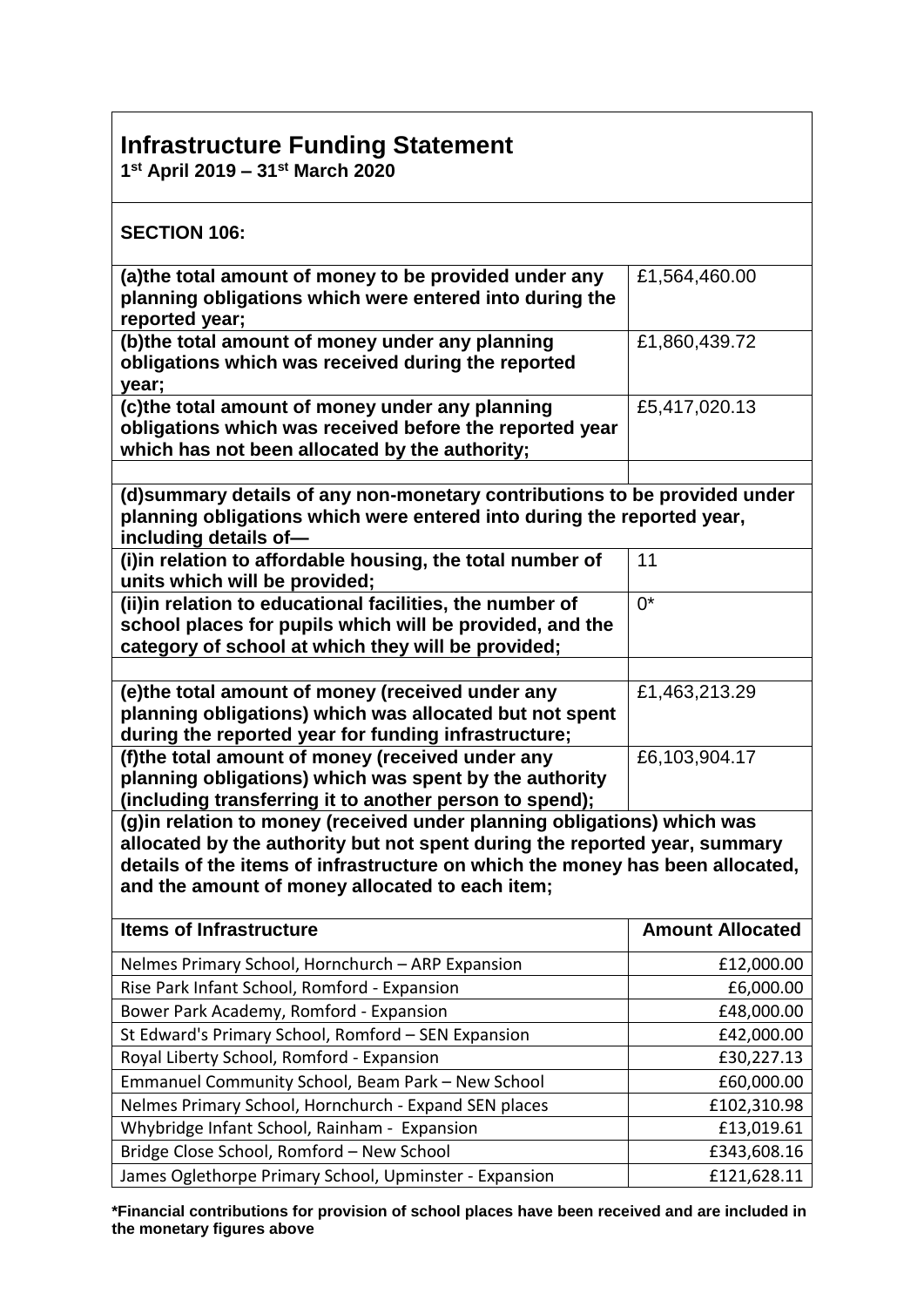| Crownfield Junior School, Romford - Expansion                                                                                                                                                             | £71,496.64    |  |  |
|-----------------------------------------------------------------------------------------------------------------------------------------------------------------------------------------------------------|---------------|--|--|
| Brady Primary School, Rainham - Expansion                                                                                                                                                                 | £234,358.90   |  |  |
| Redden Court School, Romford - Expansion                                                                                                                                                                  | £252,000.00   |  |  |
| Forest Approach Nursery, Romford - Expansion                                                                                                                                                              | £126,563.76   |  |  |
| <b>Grand Total</b>                                                                                                                                                                                        | £1,463,213.29 |  |  |
|                                                                                                                                                                                                           |               |  |  |
| (h)in relation to money (received under planning obligations) which was<br>spent by the authority during the reported year (including transferring it to<br>another person to spend), summary details of- |               |  |  |
|                                                                                                                                                                                                           |               |  |  |
| (i)the items of infrastructure on which that money (received under planning<br>obligations) was spent, and the amount spent on each item;                                                                 |               |  |  |
| <b>Items of Infrastructure</b>                                                                                                                                                                            | <b>Spend</b>  |  |  |
| Whybridge Infant School, Rainham - Expansion                                                                                                                                                              | £30,681       |  |  |
| Waterloo Road, Romford - Pedestrian Crossing Works                                                                                                                                                        | £51,850       |  |  |
| Crow Lane, Romford - Cycling Scheme                                                                                                                                                                       | £380          |  |  |
| Torrence Close, Hornchurch - Highway Works                                                                                                                                                                | £1,422        |  |  |
| Former Harold Wood Hospital, Romford - Bus Gate Enforcement                                                                                                                                               | £2,405        |  |  |
| Rainham Landfill - Highway Maintenance                                                                                                                                                                    | £35,418       |  |  |
| Gooshays Drive, Romford - Footway Improvements                                                                                                                                                            | £6,484        |  |  |
| Gooshays Drive, Romford - Highways Improvements                                                                                                                                                           | £10,820       |  |  |
| Former Harold Wood Hospital, Romford - Controlled Parking Zone                                                                                                                                            | £6,354        |  |  |
| Former Harold Wood Hospital, Romford - Gubbins Lane Pedestrian<br>Crossing                                                                                                                                | £455          |  |  |
| Former Harold Wood Hospital, Romford - Station Transport Facilities                                                                                                                                       | £30,081       |  |  |
| Market Place, Romford - Loading bay and pedestrian dropped kerbs                                                                                                                                          | £3,500        |  |  |
| Contributions to TfL - Bus and Junction Improvements                                                                                                                                                      | £295,000      |  |  |
| River Rom Naturalisation, Romford                                                                                                                                                                         | £23,310       |  |  |
| Crownfield Junior School, Romford - Expansion 3 to 4FE                                                                                                                                                    | £216,000      |  |  |
| Broadford Primary School, Romford - Expansion 2 to 3FE                                                                                                                                                    | £30,199       |  |  |
| Crownfield Infant School, Romford - Expansion 3 to 4FE                                                                                                                                                    | £23,820       |  |  |
| James Oglethorpe Primary School, Upminster - Expansion 1.5 to 2FE                                                                                                                                         | £42,000       |  |  |
| Corbets Tey School, The Avelon Centre, Upminster - 16+ SEN Provision                                                                                                                                      | £128,824      |  |  |
| Hylands Primary School, Romford - Expansion 2 to 3FE                                                                                                                                                      | £204,183      |  |  |
| Rainham Village School - Expansion 2 to 3FE                                                                                                                                                               | £30,000       |  |  |
| Towers Infant School, Hornchurch - Nursery Provision                                                                                                                                                      | £30,000       |  |  |
| Brady Primary School, Rainham - Expansion 1 to 2 FE                                                                                                                                                       | £484,026      |  |  |
| Mead Primary School, Romford - Expansion 1FE                                                                                                                                                              | £453,566      |  |  |
| Bretons Outdoor Recreation Centre, Hornchurch - Football Changing                                                                                                                                         |               |  |  |
| Rooms                                                                                                                                                                                                     | £10,894       |  |  |
| St Peter's Primary School, Romford - Expansion 1 to 2FE                                                                                                                                                   | £30,000       |  |  |
| Drapers' Pyrgo Priory School, Romford - Expansion                                                                                                                                                         | £30,000       |  |  |

**\*Financial contributions for provision of school places have been received and are included in the monetary figures above**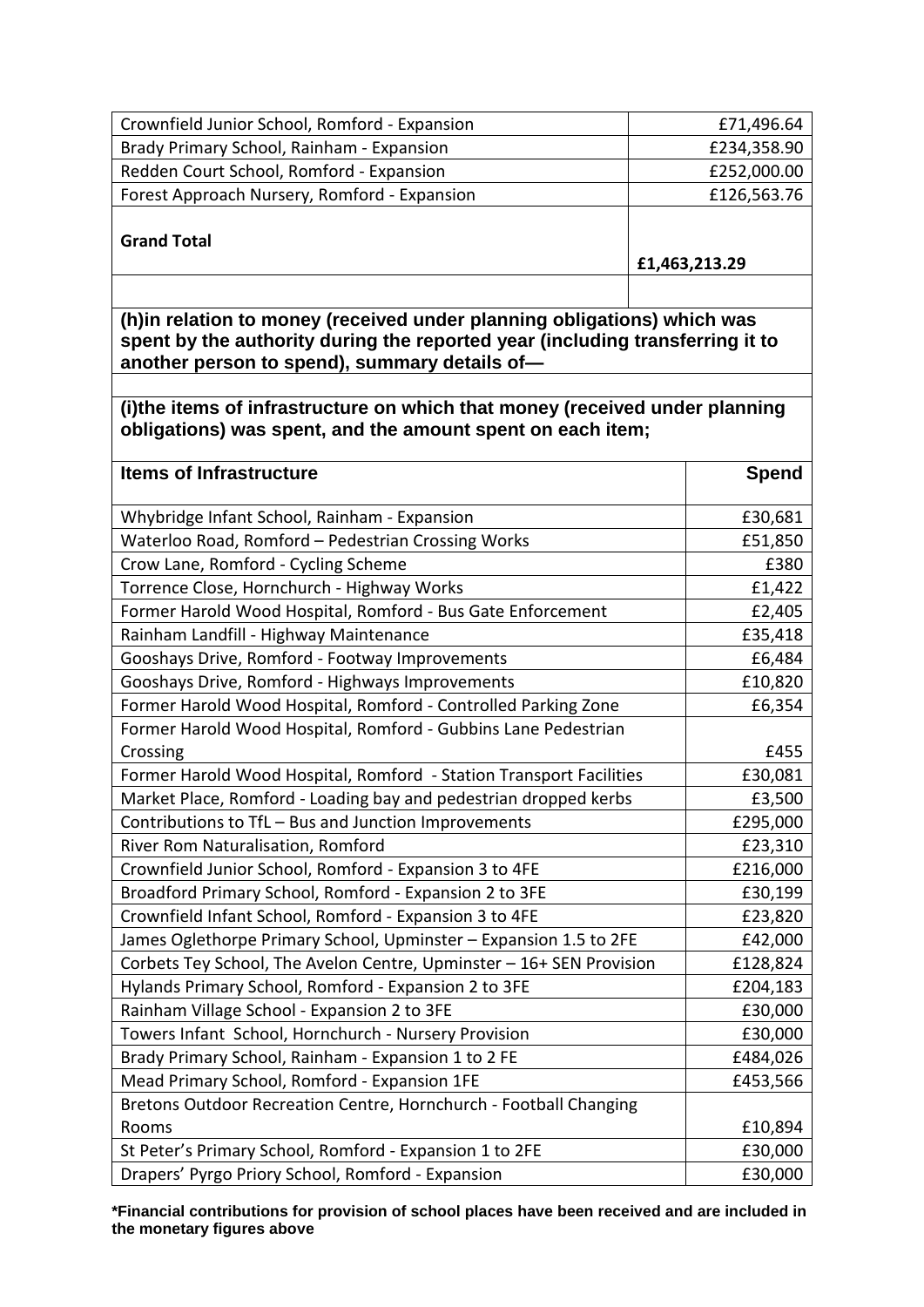| Whybridge Junior School, Rainham - Expansion                                                                                                                                                                                                                                                                                                        |            | £30,302       |
|-----------------------------------------------------------------------------------------------------------------------------------------------------------------------------------------------------------------------------------------------------------------------------------------------------------------------------------------------------|------------|---------------|
| Redden Court School, Romford - Expansion 5 to 7FE                                                                                                                                                                                                                                                                                                   |            | £1,311,083    |
| Royal Liberty School, Romford - Expansion 4 to 5FE                                                                                                                                                                                                                                                                                                  |            | £1,295,182    |
| Bower Park School, Romford - Expansion 6 to 7FE                                                                                                                                                                                                                                                                                                     |            | £424,856      |
| Marshalls Park Academy, Romford - Expansion 6 to 8FE                                                                                                                                                                                                                                                                                                |            | £790,670      |
| SEGRO, Beam Reach Business Park - Job Brokerage                                                                                                                                                                                                                                                                                                     |            | £40,140       |
| <b>Grand Total</b>                                                                                                                                                                                                                                                                                                                                  |            | £6,103,905    |
|                                                                                                                                                                                                                                                                                                                                                     |            |               |
| (ii)the amount of money (received under planning obligations)<br>spent on repaying money borrowed, including any interest,<br>with details of the items of infrastructure which that money<br>was used to provide (wholly or in part);                                                                                                              |            |               |
|                                                                                                                                                                                                                                                                                                                                                     |            | £0.00         |
| (iii)the amount of money (received under planning obligations)<br>spent in respect of monitoring (including reporting under<br>regulation 121A) in relation to the delivery of planning<br>obligations;                                                                                                                                             |            | £0.00         |
|                                                                                                                                                                                                                                                                                                                                                     |            |               |
| (i)the total amount of money (received under any<br>planning obligations) during any year which was<br>retained at the end of the reported year, and where any<br>of the retained money has been allocated for the<br>purposes of longer term maintenance ("commuted<br>sums"), also identify separately the total amount of<br>commuted sums held. |            | £8,740,673.15 |
|                                                                                                                                                                                                                                                                                                                                                     |            |               |
| <b>Havering CIL:</b>                                                                                                                                                                                                                                                                                                                                |            |               |
| (a) the total value of CIL set out in all demand notices<br>issued in the reported year;                                                                                                                                                                                                                                                            | £39,275.00 |               |
| (b)the total amount of CIL receipts for the reported year;                                                                                                                                                                                                                                                                                          | £30,525.00 |               |
| (c) the total amount of CIL receipts, collected by the<br>authority, or by another person on its behalf, before the<br>reported year but which have not been allocated;                                                                                                                                                                             | £0.00      |               |
| (d)the total amount of CIL receipts, collected by the<br>authority, or by another person on its behalf, before the<br>reported year and which have been allocated in the<br>reported year;                                                                                                                                                          | £0.00      |               |
| (e)the total amount of CIL expenditure for the reported<br>year;                                                                                                                                                                                                                                                                                    | £0.00      |               |
| (f)the total amount of CIL receipts, whenever collected,<br>which were allocated but not spent during the reported<br>year;                                                                                                                                                                                                                         | £0.00      |               |

**\*Financial contributions for provision of school places have been received and are included in the monetary figures above**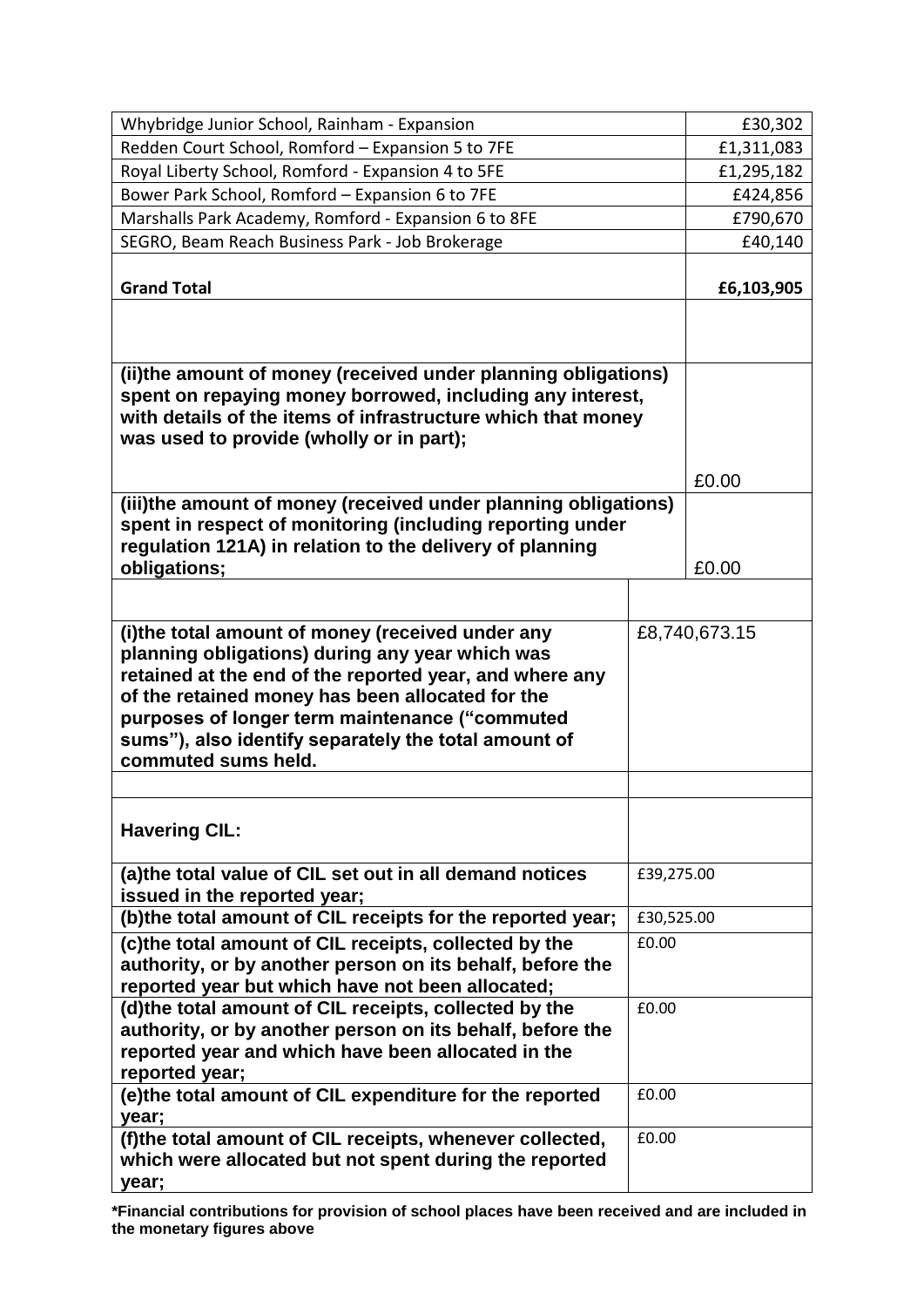| (g)in relation to CIL expenditure for the reported year, summary details of-                                                                                                                                                                                                          |                |  |
|---------------------------------------------------------------------------------------------------------------------------------------------------------------------------------------------------------------------------------------------------------------------------------------|----------------|--|
| (i)the items of infrastructure on which CIL (including<br>land payments) has been spent, and the amount of CIL<br>spent on each item;                                                                                                                                                 | N/A            |  |
| (ii)the amount of CIL spent on repaying money<br>borrowed, including any interest, with details of the<br>items of infrastructure which that money was used to<br>provide (wholly or in part);                                                                                        | £0.00          |  |
| (iii)the amount of CIL spent on administrative expenses<br>pursuant to regulation 61, and that amount expressed<br>as a percentage of CIL collected in that year in<br>accordance with that regulation;                                                                               | £1,526.25 (5%) |  |
| (h) in relation to CIL receipts, whenever collected, which<br>were allocated but not spent during the reported year,<br>summary details of the items of infrastructure on which<br>CIL (including land payments) has been allocated, and<br>the amount of CIL allocated to each item; | £0.00          |  |
| (i)the amount of CIL passed to-                                                                                                                                                                                                                                                       |                |  |
| (i)any parish council under regulation 59A or 59B; and                                                                                                                                                                                                                                | £0.00          |  |
| (ii)any person under regulation 59(4);                                                                                                                                                                                                                                                | £0.00          |  |
| (j)summary details of the receipt and expenditure of CIL to which regulation                                                                                                                                                                                                          |                |  |
| 59E or 59F applied during the reported year including-<br>(i)the total CIL receipts that regulations 59E and 59F                                                                                                                                                                      | £0.00          |  |
| applied to;                                                                                                                                                                                                                                                                           |                |  |
| (ii)the items of infrastructure to which the CIL receipts<br>to which regulations 59E and 59F applied have been<br>allocated or spent, and the amount of expenditure                                                                                                                  | £0.00          |  |
| allocated or spent on each item;                                                                                                                                                                                                                                                      |                |  |
| (k) summary details of any notices served in accordance with regulation 59E,<br>including—                                                                                                                                                                                            |                |  |
| (i)the total value of CIL receipts requested from each<br>parish council;                                                                                                                                                                                                             | £0.00          |  |
| (ii)any funds not yet recovered from each parish council<br>at the end of the reported year;                                                                                                                                                                                          | £0.00          |  |
| (I)the total amount of-                                                                                                                                                                                                                                                               |                |  |
| (i) CIL receipts for the reported year retained at the end<br>of the reported year other than those to which<br>regulation 59E or 59F applied;                                                                                                                                        | £0.00          |  |
| (ii) CIL receipts from previous years retained at the end<br>of the reported year other than those to which<br>regulation 59E or 59F applied;                                                                                                                                         | £0.00          |  |
| (iii) CIL receipts for the reported year to which<br>regulation 59E or 59F applied retained at the end of the<br>reported year;                                                                                                                                                       | £0.00          |  |